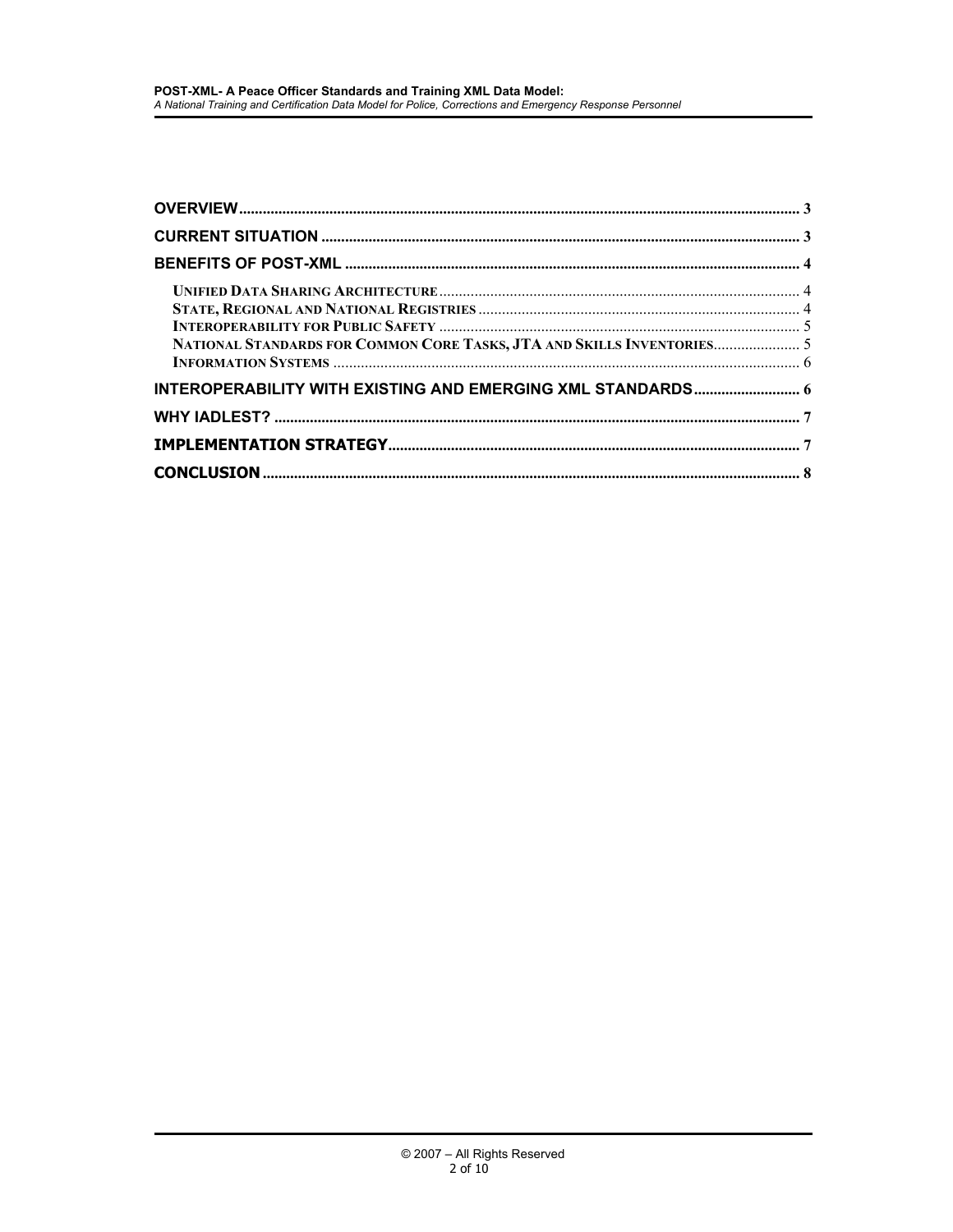#### <span id="page-2-0"></span>**Overview**

New realities and interoperability directives facing our Law Enforcement and Public Safety communities demand a standard means for the sharing of vital information relevant to national security and critical incident preparedness and response. In addition, national and interstate public safety initiatives, such as H.R. 218 (the Law Enforcement Officer Safety Act of 2004) and the National Decertification Index require a robust standard to facilitate the creation and maintenance of national registries for the efficient storage and accurate exchange of officer data between states. While immediate needs exist to exchange firearms authorizations and decertification data, it is becoming increasingly evident that emergency management directives will request that POST, Academy and Agency organizations be in a position to provide training, certification and skills data to facilitate effective incident response. An XML standard based upon the vital data resident within the POST organizations would lay the foundation for significant advancements in interoperability.

### **Current Situation**

America's 50 Peace Officer Standards and Training (POST) councils, boards and commissions use widely varying methods and systems for the management of police, sheriff and other peace officer certification and training data.

A 2005 study by the International Association of Directors of Law Enforcement Standards and Training (IADLEST) found that 26 POST entities had independently developed data management solutions for the certification function. An additional four units reported use of a manual card based system. The remaining 18 entities reported use of a diverse group of commercial products. (Franklin, 2005)

According to a Bureau of Justice Statistics survey conducted in the year 2000, over 708,000 sworn law enforcement officers were employed by over 18,000 state and local agencies. Law enforcement agencies exhibited a similar lack standardized data and technology solutions resulting in highly fragmented officer selection, background screening, training and weapons qualifications of their officers. Because most agencies are required to report mandatory in-service training to their POST, the lack of a clear data standard to facilitate the transfer of information results in costly paper and information processing.

The same situation is prevalent among America's 626 law enforcement training academies. Over the years, these organizations, which train over 50,000 recruits per year (Hickman, 2005), have implemented unique processes, vocabularies, models and technical solutions which are not designed for data interoperability. Eighty-eight percent (88%) of these academies also provide vital in-service training for officers employed across multiple public safety agencies.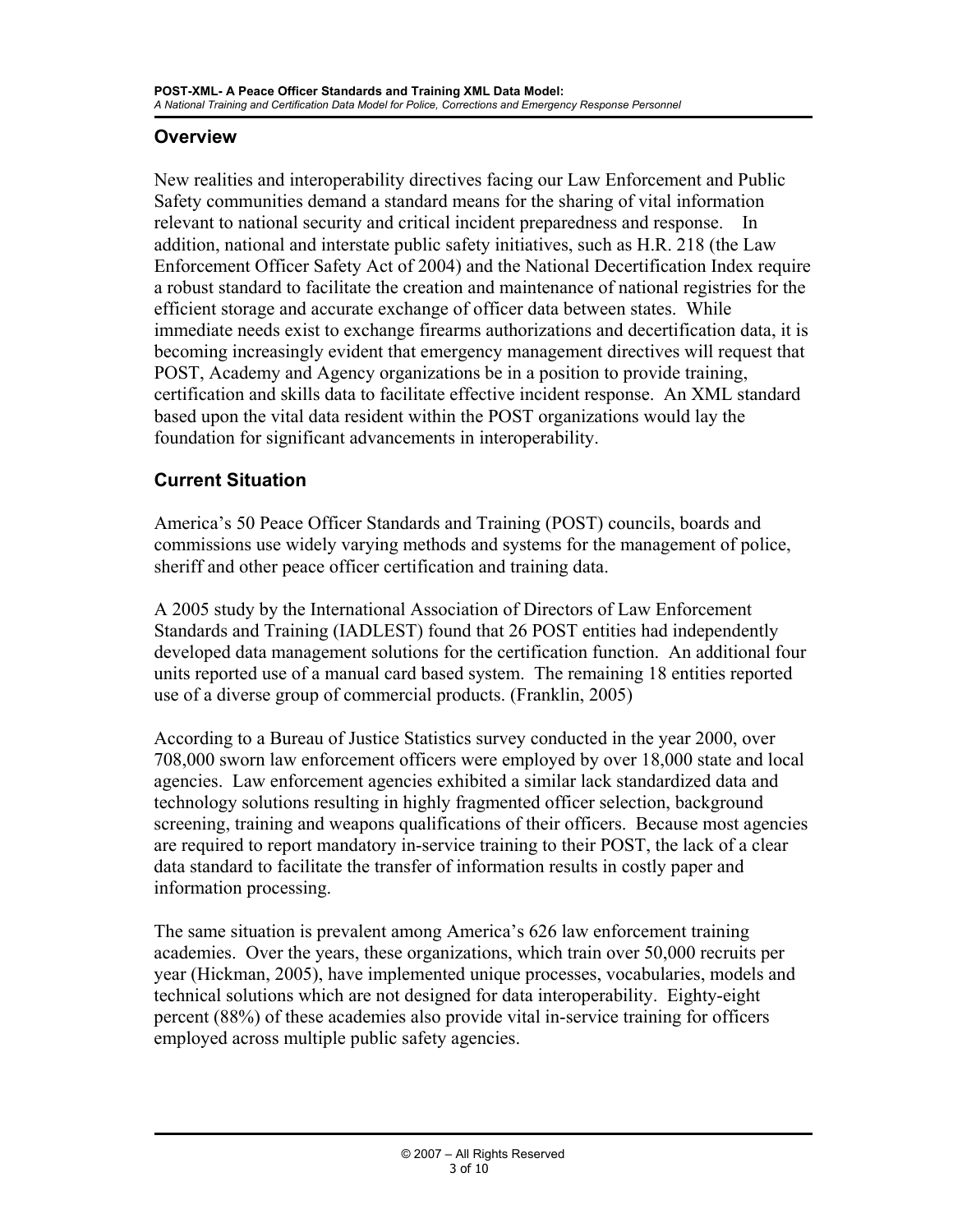<span id="page-3-0"></span>In the areas of fire, emergency management and first responder services, the situation is even more difficult as most are operating using paper-based systems or homegrown databases that lack coherent information standards.

While the existing strategies may effectively meet an individual agency's specific needs, no unified interoperability strategy has been developed for the direct and efficient sharing of certification, training and skills information with other states, federal law enforcement, emergency management or even other police agencies within the same state.

# **Benefits of POST-XML**

The proven benefits of technology standardization extend beyond data sharing. Entirely new technologies and solutions will be made possible as organizations adopt a common vocabulary. The following represent a sampling of the benefits to American public safety and national security that could be realized by a comprehensive certification, training and skills XML data standard:

# **Unified Data Sharing Architecture**

Most POST organizations are required to maintain an authoritative, legally defensible system of record of all certifications, qualifications and training (both basic and inservice). Establishment of a unified data sharing environment for these data will facilitate the secure and simplified transfer of information from agencies and academy training management systems to the POST. Such a solution will enable the real-time tracking of compliance with legislative mandates by:

- 1. Streamlining reporting of mandatory in-service training between state and local agencies.
- 2. Supporting inter-state hiring procedures
- 3. Reducing errors by supporting automated digital forms completion
- 4. Providing near-instant validation of pre-requisites for hiring, certification and training

Additionally for those POSTs which create and distribute standardized curriculum, JTA and certification exams, POST-XML would allow these data to be published to authorized users in a machine readable format for easy integration into compliant training management and automated testing platforms.

## **State, Regional and National Registries**

Because the POST organizations are the primary repository and data stewards of certified peace officer information, POST-XML would provide a framework for the development of a voluntary virtual peace officer registry. A national registry could solve numerous issues related to the administration of HR-218. Additional benefits would result from the aggregation of data including:

1. Improved reciprocity management for out of state hires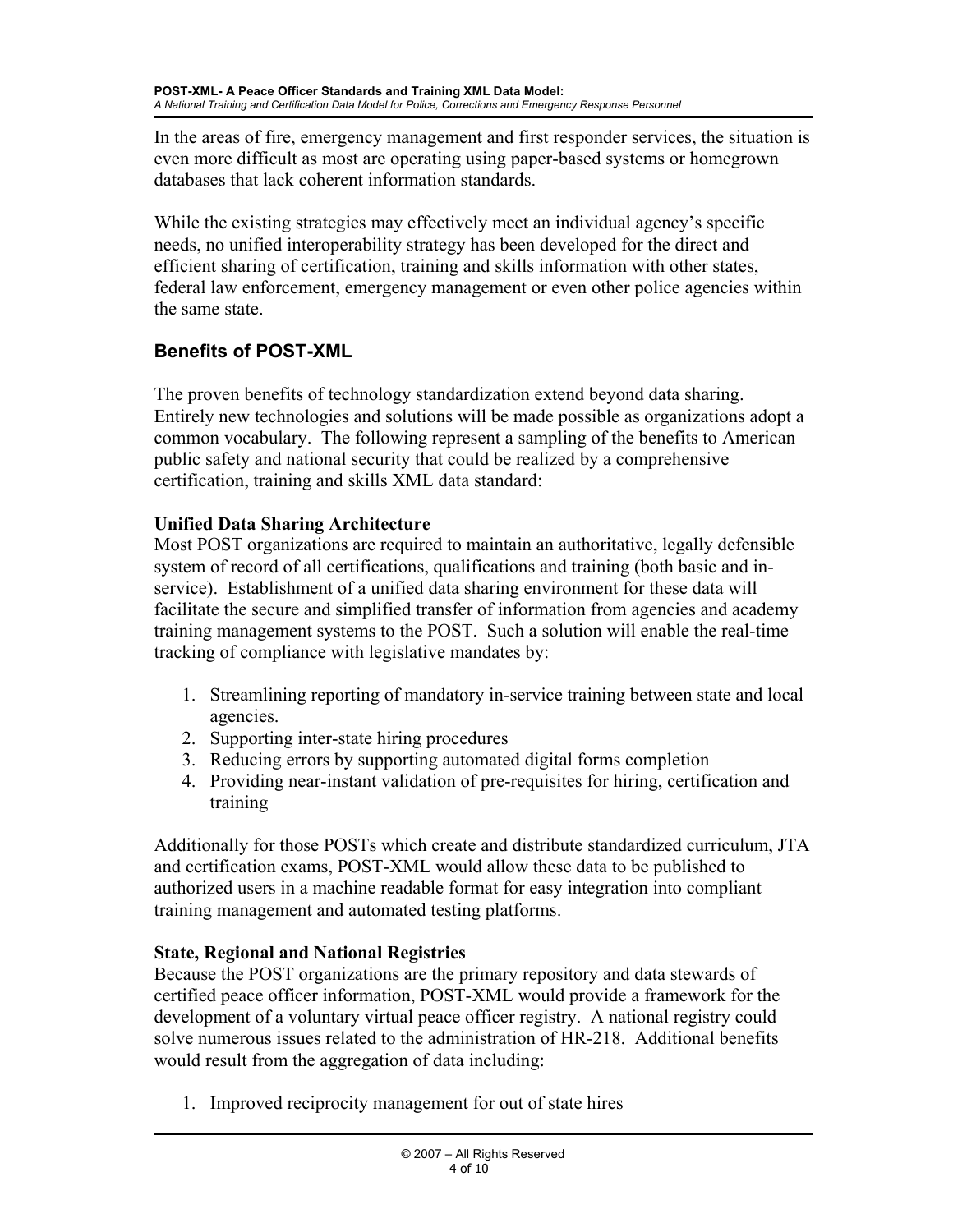- <span id="page-4-0"></span>2. A fully searchable National public safety faculty directory of certified instructors.
- 3. Automated updates of state revocation data into the IADLEST National Decertification Index.
- 4. Establishment of a national weapons, equipment and special operations qualification system.

#### **Interoperability for Public Safety**

Federal Agencies including the Departments of Homeland Security and Justice have placed an intense focus on data standardization across all levels of Government. In the wake of 9/11 and Katrina there exists a compelling need to establish data interoperability in order to assess readiness and conduct effective emergency response operations. POST-XML could support the established interoperability goals for American law enforcement by extending efforts to share certification, training and skills information with public safety and first responder information systems before, during and after an emergency.

While current Federal standards efforts are focused on core data elements, messaging, intelligence, criminal justice and asset tracking, POST-XML would extend these efforts by providing detailed information regarding first responder capabilities. This will make it possible to aggregate data which vital to preparedness and the implementation of the National Incident Management System (NIMS) which will assist state and local emergency management organizations to assess their readiness. During a crisis, emergency managers need to quickly search for and access first responder skills and contact information. This vital capability is currently lacking because data is fragmented across jurisdictions utilizing incompatible technologies.

#### **National Standards for Common Core Tasks, JTA and Skills Inventories**

An initial review of Job Tasks Analysis (JTAs) provided by several POST organizations revealed marked similarities between States. For quite some time, IADLEST has been contemplating performing a national police job task analysis, with corrections and other disciplines to follow. A national set of core job tasks would save individual states significant costs and effort by providing a baseline from which to derive state-specific JTAs.

Today however, the aggregation and maintenance of the required information is not easily possible as each state stores this information in a different format. Adoption of the POST-XML standard by the majority of POST organizations would simplify the process drastically and allow IADLEST to publish national minimal recommended standards for Law Enforcement. A component of the national JTA is the development of a standard set of core tasks and related KSAOs (Knowledge, Skills, Abilities and Other Attributes) which are not only important building blocks for instructional design but also, aid in the development of first responder capability inventories which can be used by emergency managers in planning for and responding to critical incidents.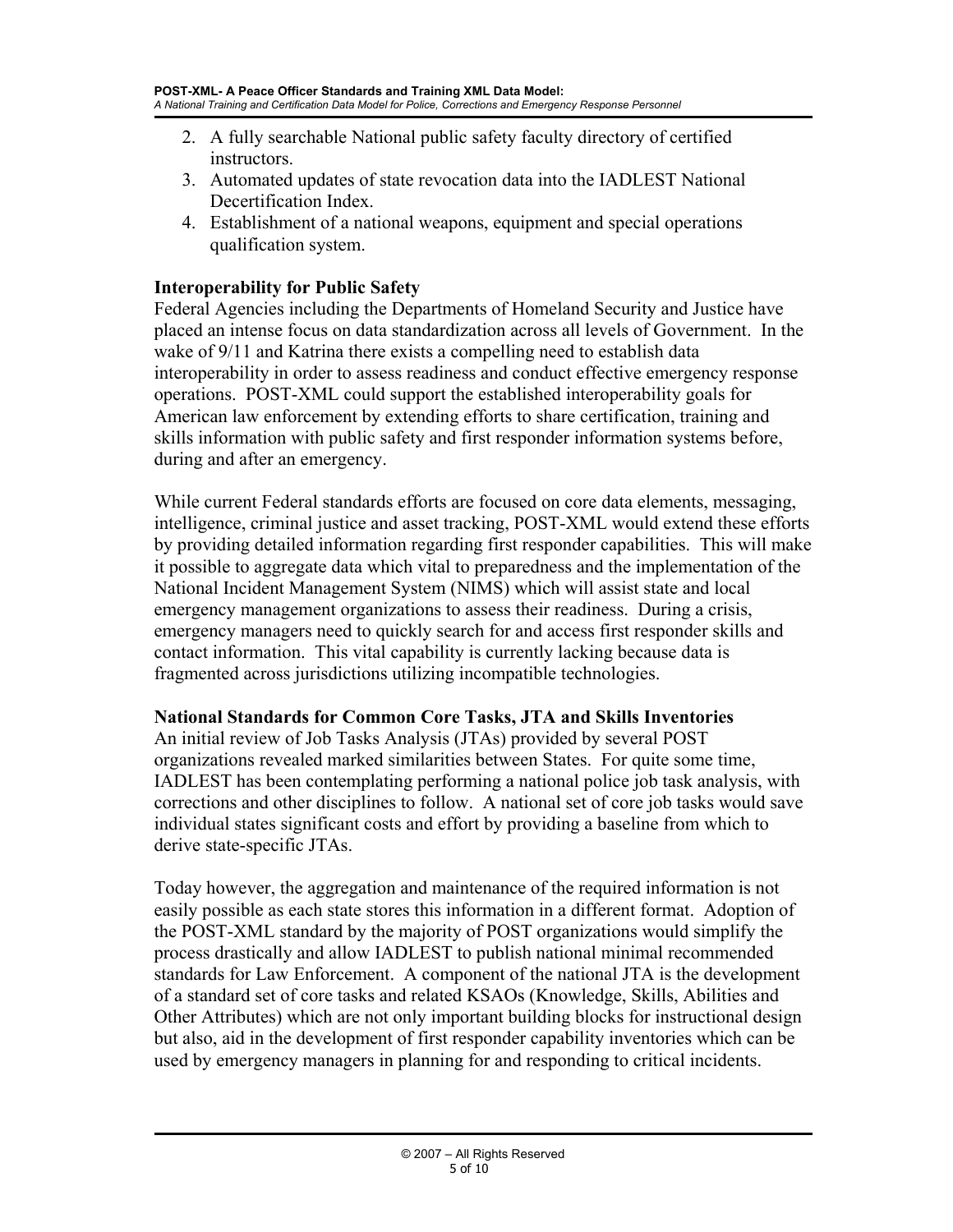#### <span id="page-5-0"></span>**Information Systems**

The current environment is not favorable to technology innovation as lack of standards creates significant barriers to entry for technology companies. Without standards, investment in research and development and collaboration by technology firms seeking to provide innovative and economical commercial-off-the-shelf solutions has been minimal. This is because new technologies thrive on common standards for integration, reuse and sharing of data. Promoting national open standards for our POST, Academy and Agency constituents will provide fertile ground for innovation by enabling technology providers to build solutions that will have the capability of interacting, sharing and consuming public safety training data. In short, by adopting standards for public safety training, certification and skills information, technologists will have the framework they need to justify the development of innovations to benefit the Public Safety community.

#### **Interoperability with Existing and Emerging XML Standards**

While numerous Criminal Justice and First Responder standards efforts are underway, including such efforts such as EDXL, various sub-standards within OASIS and IEEE, it is important to note that the most important current efforts underway are Global JXDM (Justice XML Data Model) which is being incorporated into the NIEM (National Information Exchange Model).

*"NIEM, the National Information Exchange Model, is a partnership of the U.S. Department of Justice and the Department of Homeland Security. It is designed to develop, disseminate and support enterprise-wide information exchange standards and processes that can enable jurisdictions to effectively share critical information in emergency situations, as well as support the day-to-day operations of agencies throughout the nation.* 

*NIEM enables information sharing, focusing on information exchanged among organizations as part of their current or intended business practices. The NIEM exchange development methodology results in a common semantic understanding among participating organizations and data formatted in a semantically consistent manner. NIEM will standardize content (actual data exchange standards), provide tools, and managed processes.* 

*NIEM builds on the demonstrated success of the Global Justice XML Data Model. Stakeholders from relevant communities work together to define critical exchanges, leveraging the successful work of the GJXDM." [http://www.niem.gov](http://www.niem.gov/)* 

It is proposed that POST-XML adopt the NIEM core standard including Universal and Common data elements and extend these with POST domain-specific data elements. In this way as POSTs around the country adopt the standard, they can achieve tight alignment with the NIEM while facilitating POST-specific business processes. In addition, IADLEST as the representative of the Community of Interest (COI) for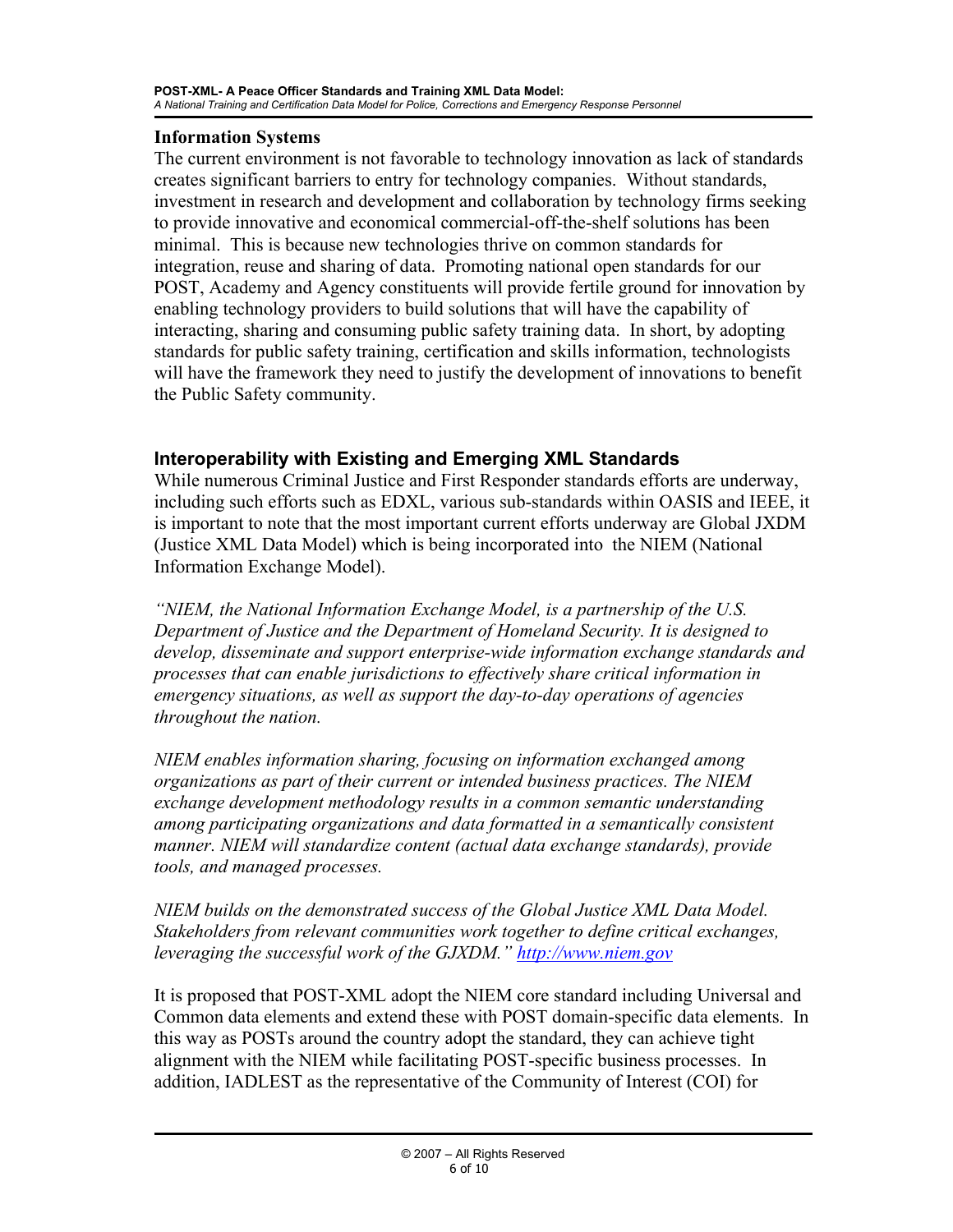<span id="page-6-0"></span>training standards can represent the POST constituency in enhancing the national standard in a meaningful way.

# **Why IADLEST?**

IADLEST is the foremost international organization representing those government agencies charged with developing, disseminating and enforcing standards for Peace Officer selection, training and certification. As such, IADLEST has been at the forefront of standards development and its members represent a significant majority of stakeholders who would adopt the POST-XML standard.

In addition to subject matter expertise, IADLEST has successfully spearheaded national technology efforts. In 1999, IADLEST with the support of the DOJ Office of Justice Programs took up the challenge of developing a national decertification database (NDD) through the establishment of a Peace Officer Registry Committee. The newly launched Peace Officer Certification Information System (POCIS) National Decertification Index continues as a pointer based online clearinghouse for persons decertified as law enforcement officers for misconduct. Currently the system collects data from states, with additional states accessing the system for query purposes. By year's end, the system will be available to all law enforcement agencies throughout the United States.

In addition, IADLEST has taken the lead in linking all U. S. POST agencies and over 700 training academies through POST-Net and N-LEARN initiatives. IADLEST is well positioned to galvanize the POST "community of interest" by facilitating dialog with its stakeholders and recommending standards development and adoption.

# **Implementation Strategy**

Successful implementation will require the consensus of stakeholders as well as necessary developmental resources. The authors propose extension of the current USDOJ funded Peace Officer Certification Information Sharing Project (2005DDBX1119) for the express purpose of establishing a national standard.

Included should be a one-day, national roundtable, inviting POST, academy and agency executive and information management personnel, as well as industry and national law enforcement organization representatives and appropriate U.S. Department of Justice, Homeland Security and Transportation officials. An effort should be made to equitably represent law enforcement, corrections, fire and emergency services personnel. The roundtable should be used as a forum to discuss and decide issues of strategy and tactics in furtherance of rapidly developing a draft standard for review by the broader community of interest.

The project should also consider a national survey of agencies and academies regarding current data management methods, processes and needs.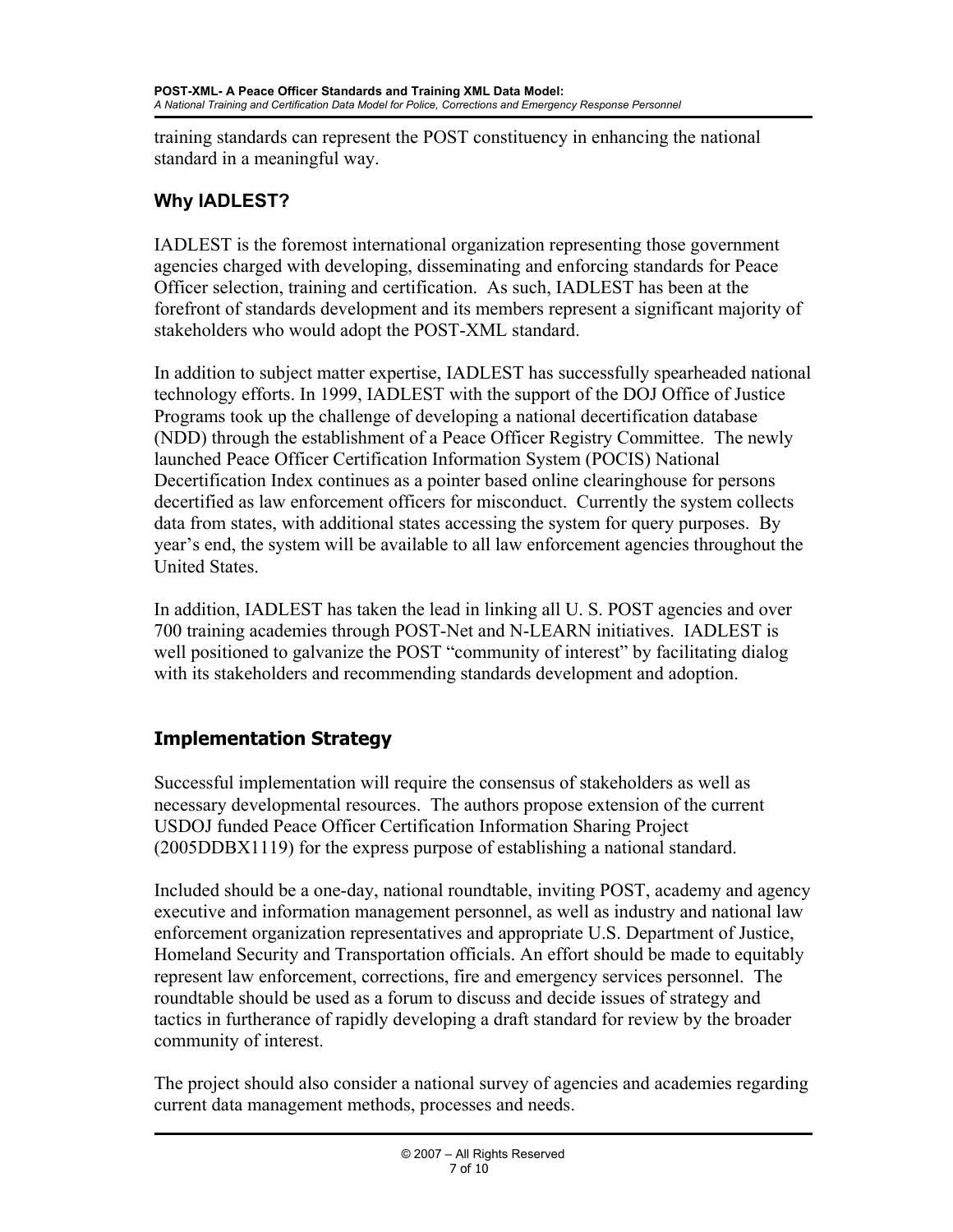## <span id="page-7-0"></span>**Conclusion**

America's greatest public safety challenges in the  $21<sup>st</sup>$  century are national in scope and vast in scale. Response resources, to a great extent, remain locally administered reflecting the fundamental and constitutional values of state and local authority and control. Effective response, therefore, will require improved cooperation, timely and effective information and resource sharing and interoperability among states, agencies and personnel. The proposed national standard for personnel information management will enable mutual support and integrated response. The need is critical.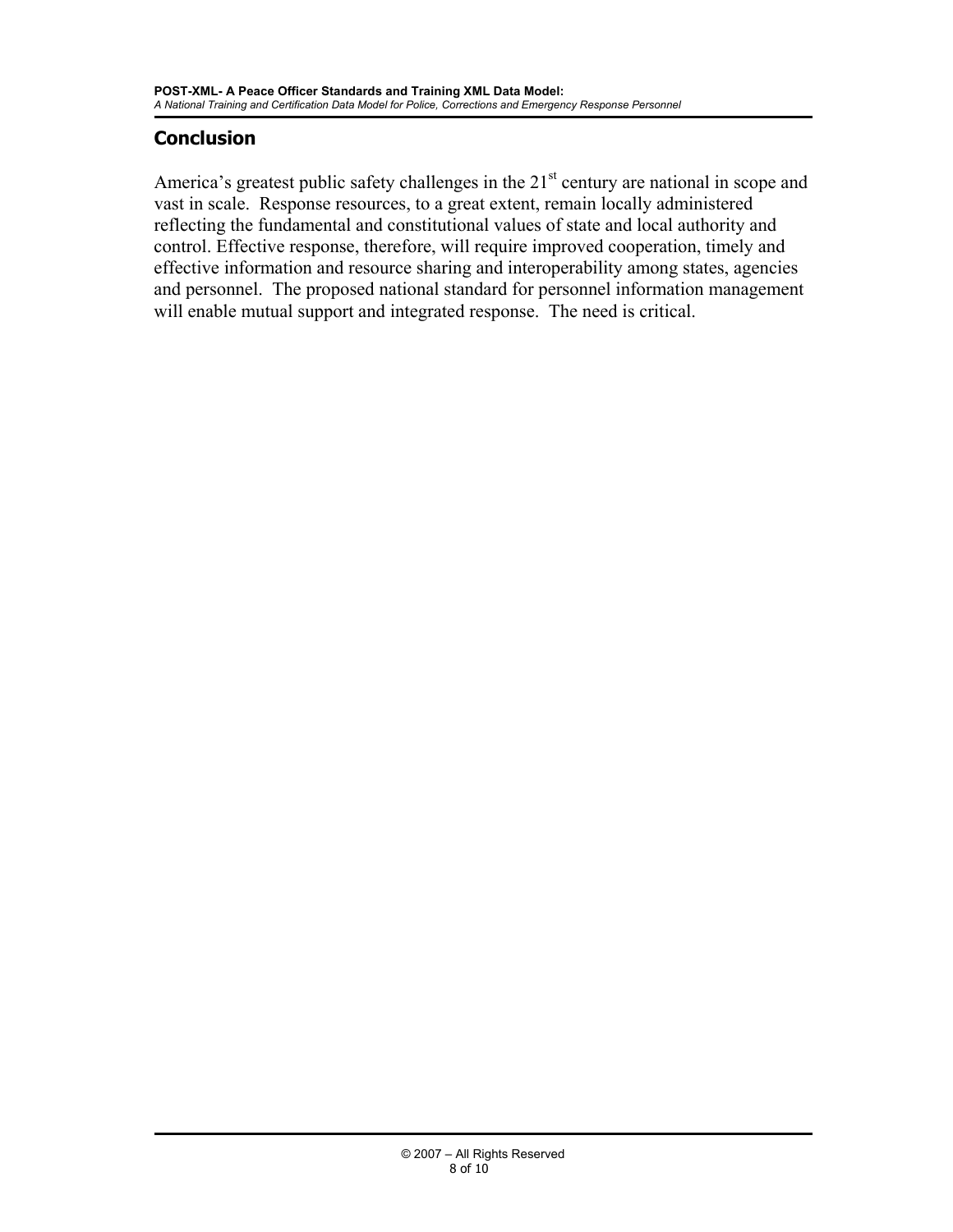### **Raymond A. Franklin**

Executive Assistant Director, Maryland Police and Correctional Training Commissions

Mr. Franklin is an instructional technologist and information systems specialist with over thirty years of experience in the area of police and correctional training. He has conceived and administered several state and federally funded high technology projects. Mr. Franklin developed Maryland's Terrorism Information Network and Web Based Public Safety Information Access System, as well as the national POST-Net Information System and National Decertification Database. Most recently, he developed and implemented the Peace Officer Certification Information System (POCIS) and its National Decertification Index. He currently serves as Director of the National Sobriety Testing Resource Center where he led the effort to create its Training Management Information System.

Recently published research has included the 2005 Survey of POST Agencies Regarding Certification Practices and Impediments to Testing: The Impact of Hearing Impairment and Language Barriers on the Field Sobriety Testing Function.

A nationally recognized expert on the impact of information and media technology on criminal justice, Mr. Franklin's work has been cited in Time, U.S. News and World Report, USA Today, Newsday, Baltimore Sun, Jerusalem Post, Salt Lake Tribune, Detroit News and the Chicago Tribune. Television appearances have included CNN and local broadcast outlets.

Mr. Franklin currently chairs the IADLEST Technology Committee.

### **Raymond A. Franklin**

IADLEST Public Safety Education and Training Center  $6852$  4<sup>th</sup> Street Sykesville, MD 21784 (410) 875-3606 rfranklin@iadlest.org [http://www.iadlest.org](http://www.iadlest.org/)